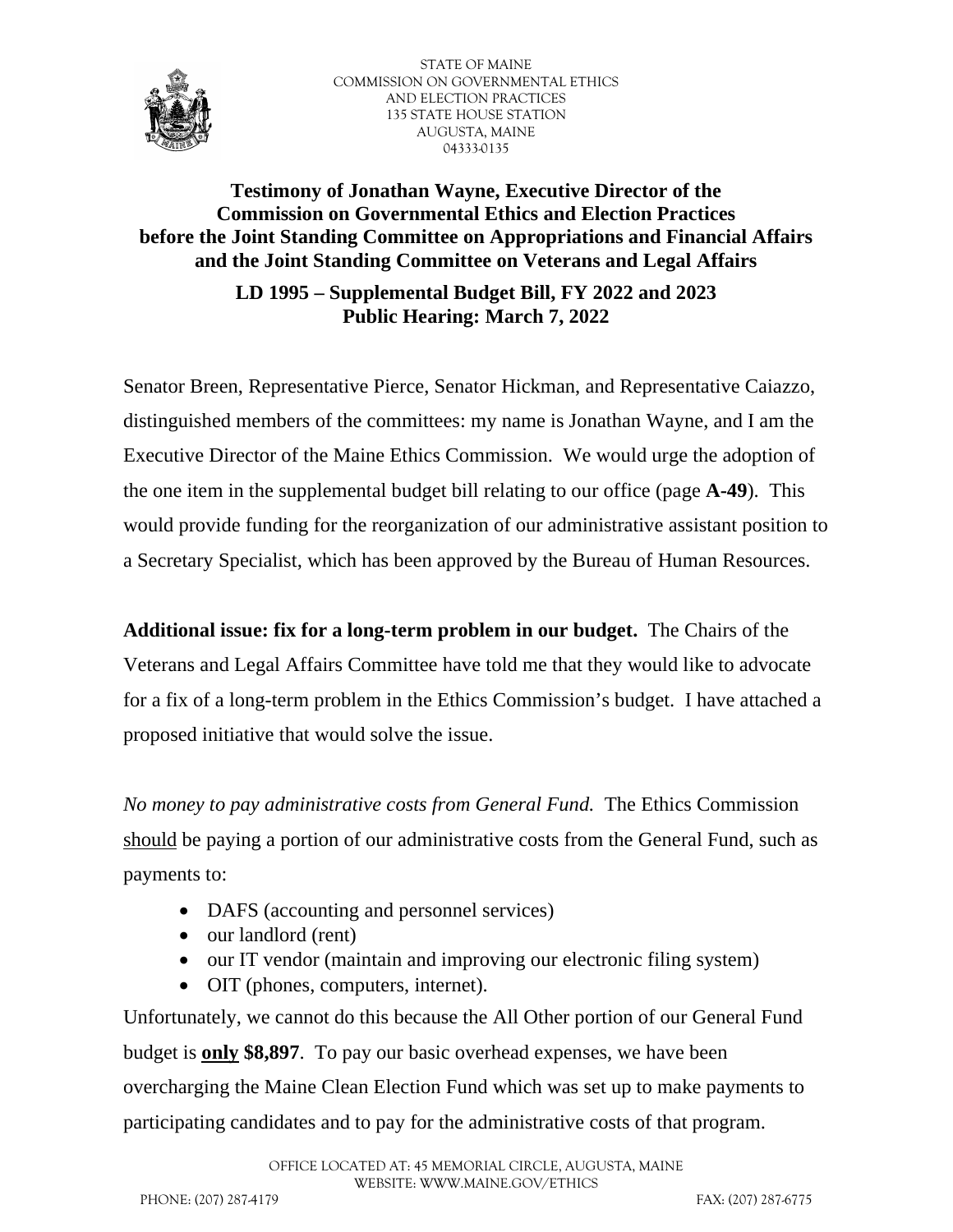The attached initiative would increase the All Other portion of our General Fund appropriation by \$107,821 so that we could pay about 45% of our administrative costs from the General Fund.

*Personal services.* The Commission is also overcharging the Maine Clean Election Fund to pay for the Personal Services costs of our agency. Under the current allocation, the Maine Clean Election Fund is paying for the Commission to perform its general governmental duties, which is not the statutory purpose for this special revenue account. For example, it is not appropriate for the Maine Clean Election Fund to pay for staffing or other costs associated with regulating ballot question elections. The attached initiative would move \$171,172 in Personal Services costs from the Maine Clean Election Fund to the General Fund, so that the General Fund would be paying about 45% of our personnel costs.

*Total cost of proposal.* The proposed increase in our General Fund allocation is shown in the middle column of this table:

|                          | Current<br><b>General Fund</b><br>allocation for<br>FY 2023 | Proposed<br>increase | Proposed<br>General<br>Fund<br>allocation for<br>FY 2023 |
|--------------------------|-------------------------------------------------------------|----------------------|----------------------------------------------------------|
| <b>Personal Services</b> | \$173,143                                                   | \$171,172            | \$344,315                                                |
| All Other                | \$8,897                                                     | \$107,821            | \$116,718                                                |
| Total                    | \$182,040                                                   | \$278,993            | \$461,033                                                |

The total cost of this proposal to the General Fund would be \$278,993 annually. This would allow us to pay for our basic costs from the General Fund and to take on occasional IT costs when they are appropriate. Thank you for your consideration of this initiative.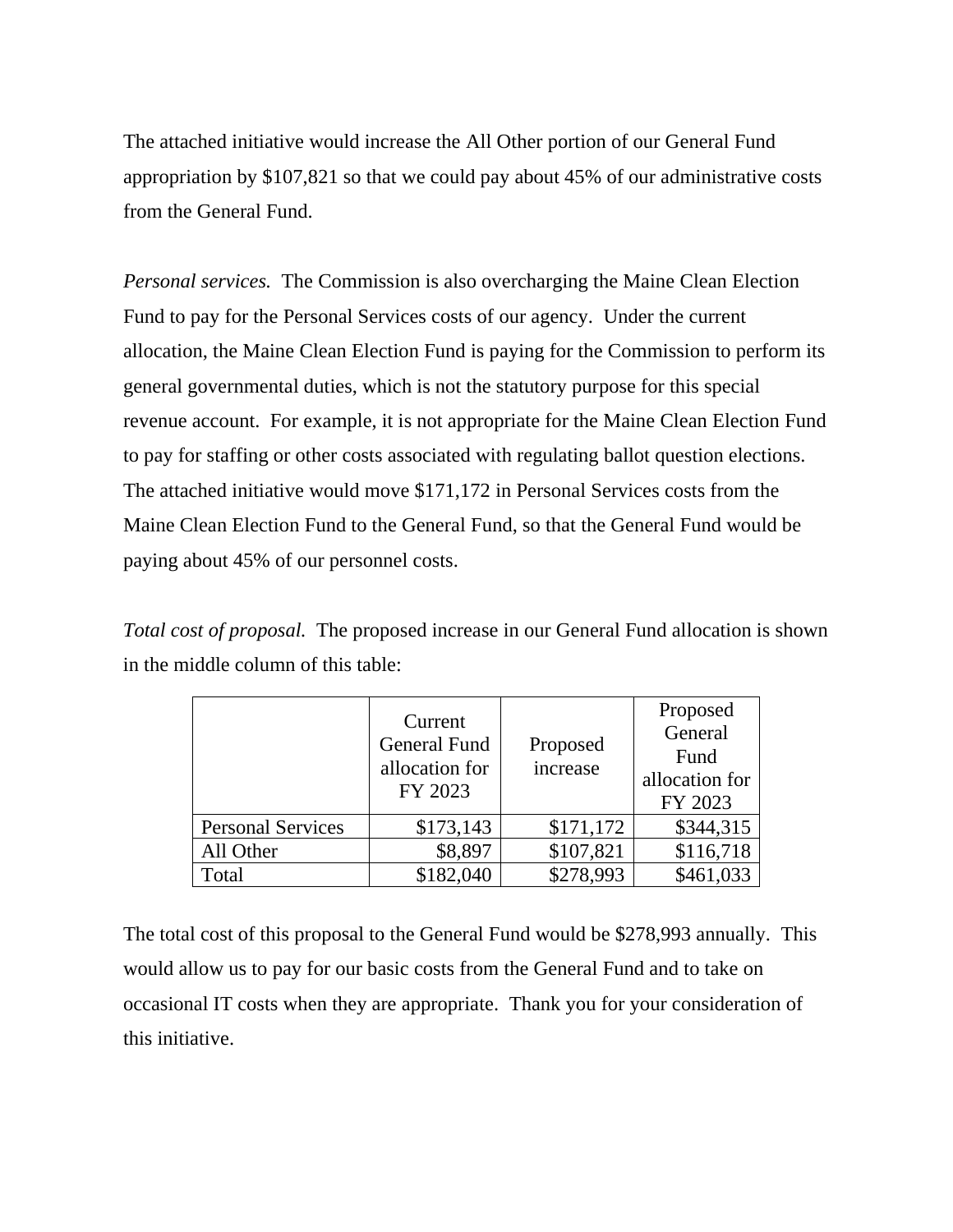Yr 2 Budget Working Version Version: 2022-H01-ETH00

#### Budget & Financial Management System State of Maine Level: Account Summary - Object **Date: 2019** Channel Count State of Maine **Date: 01/19/2022 5:48**

Page 1 of 5 Report Id: BIEN - 0015

# Changes - All Budget Items

Change Group: F Change Type:All Change Number:All Include:Yes One Time:Included

| Emergency          | Emergency              | From/To |
|--------------------|------------------------|---------|
| Supplemental FY 22 | <b>Supplemental FY</b> |         |
|                    | 23                     |         |

### ETH00 COMMISSION ON GOVERNMENTAL ETHICS AND ELECTION PRACTICES

Change Package: F-A-7 **Priority:** Priority: Include: Yes

- Description: Reallocates the cost of one Public Service Executive II position, one Public Service Manager II position, one Public Service Coordinator I position, 2 Registration and Report Officer positions and one Secretary Associate Legal position between General Fund and Other Special Revenue Funds within the same program. Position detail is on file in the Bureau of the Budget. This initiative also reallocates funding for related All Other costs.
- Justification: The current cost allocation has overcharged the Maine Clean Election Fund, which was established to finance the campaigns of candidates participating in the Maine Clean Election Act program "and to pay administrative and enforcement costs of the Commission related to [the program]." (per 21-A MRSA, §1124 sub§1). Currently, the Maine Clean Election Fund is subsidizing the general operations of the Commission, which is contrary to the Fund's statutory purpose and is significantly reducing the amount of cash available to pay candidates. The proposed reallocation reflects the Commission's actual responsibilities, and would charge the General Fund and the Commission's Other Special Revenue Funds for an appropriate portion of the agency's overhead costs, such as technology, communications, services from the Department of Administrative and Financial Services, and office rent.

## 01094E041401 COMM ON GOVERNMENTAL ETHICS

## Appropriations and Allocations

| <b>Personal Services</b> |                                             |   |         |
|--------------------------|---------------------------------------------|---|---------|
| 000100                   | PERSONAL SVCS                               | 0 | 171,172 |
|                          | <b>Total Personal Services</b>              | 0 | 171,172 |
| All Other                |                                             |   |         |
| 000200                   | ALL OTHER                                   | 0 | 107,821 |
|                          | Total All Other                             | 0 | 107,821 |
|                          | <b>Total Appropriations and Allocations</b> | 0 | 278,993 |
|                          |                                             |   |         |

## Expenditures

| <b>Personal Services</b> |                                  |   |         |
|--------------------------|----------------------------------|---|---------|
| 311000                   | PERMANENT REGULAR                | 0 | 110,203 |
| 319500                   | <b>ATTRITION</b>                 | 0 | (1,771) |
| 362100                   | RECRUIT/RETENTION STIPEND        | 0 | 157     |
| 363100                   | <b>LONGEVITY PAY</b>             | 0 | 331     |
| 390100                   | <b>HEALTH INSURANCE</b>          | 0 | 20,805  |
| 390500                   | <b>DENTAL INSURANCE</b>          | 0 | 537     |
| 390600                   | EMPLOYEE HLTH SVS/WORKERS COMP   | 0 | 251     |
| 390800                   | <b>EMPLOYER RETIREE HEALTH</b>   | 0 | 9,716   |
| 391000                   | <b>EMPLOYER RETIREMENT COSTS</b> | 0 | 8,386   |
| 391100                   | <b>EMPLOYER GROUP LIFE</b>       | 0 | 1,198   |
| 391200                   | <b>EMPLOYER MEDICARE COST</b>    | 0 | 1,580   |
| 396000                   | RETIRE UNFUNDED LIABILTY-REG     | 0 | 19,779  |
|                          | <b>Total Personal Services</b>   | 0 | 171,172 |
| All Other                |                                  |   |         |
| 410000                   | PROF. SERVICES, BY STATE         | 0 | 3,500   |
| 460000                   | <b>RENTS</b>                     | 0 | 28,000  |
| 490000                   | <b>GENERAL OPERATIONS</b>        | 0 | 1,450   |
| 530000                   | <b>TECHNOLOGY</b>                | 0 | 47,671  |
| 550000                   | EQUIPMENT AND TECHNOLOGY         | 0 | 27,200  |
|                          | <b>Total All Other</b>           | 0 | 107,821 |
|                          | <b>Total Expenditures</b>        | 0 | 278.993 |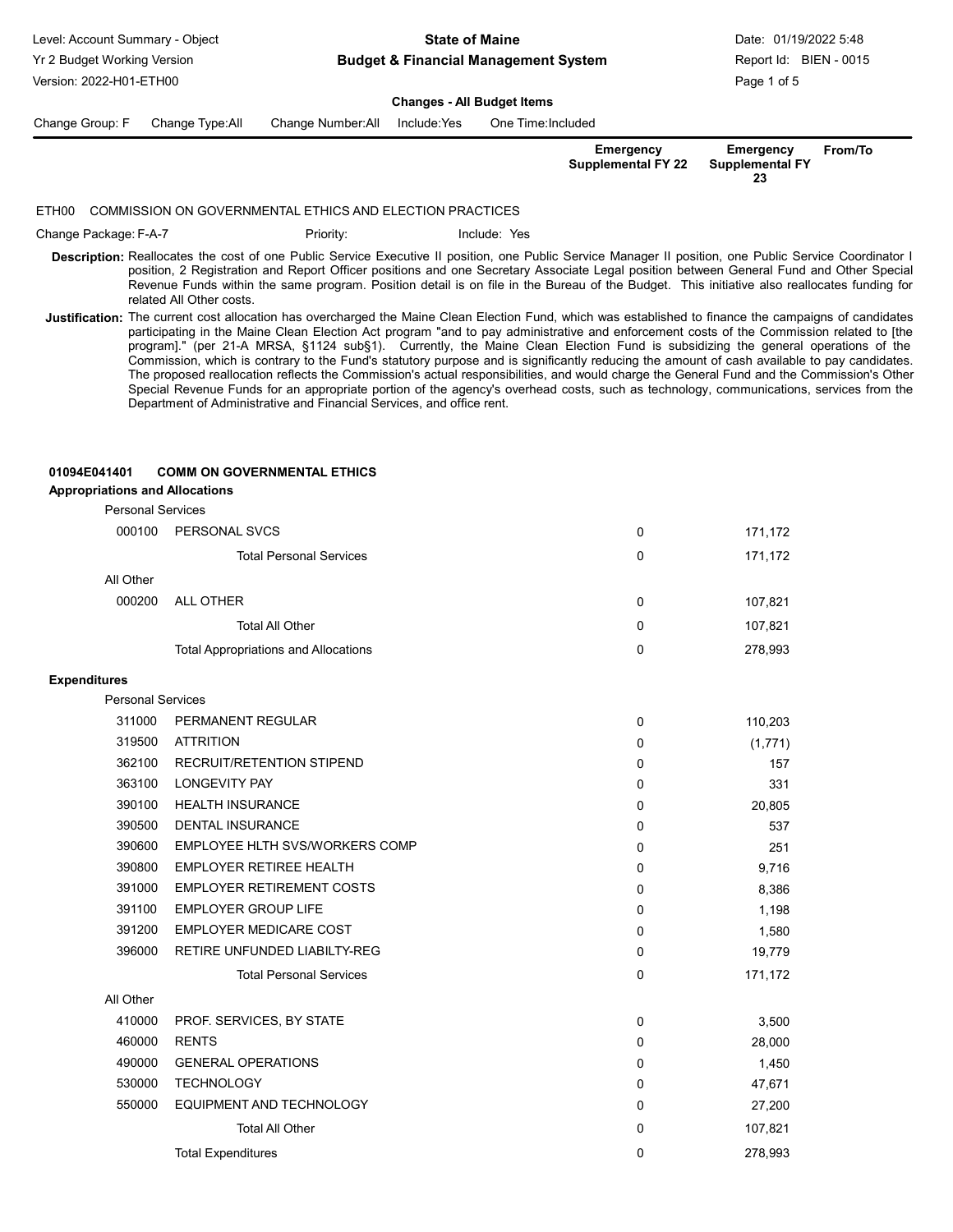Yr 2 Budget Working Version Version: 2022-H01-ETH00

### Budget & Financial Management System State of Maine Level: Account Summary - Object **Contract Contract Contract Contract Contract Contract Contract Contract Contract Contract Contract Contract Contract Contract Contract Contract Contract Contract Contract Contract Contract**

Page 2 of 5 Report Id: BIEN - 0015

# Changes - All Budget Items

Change Group: F Change Type:All Change Number:All Include:Yes One Time:Included

|                                                 |                                                  | <b>Emergency</b><br><b>Supplemental FY 22</b> | From/To<br><b>Emergency</b><br><b>Supplemental FY</b><br>23 |
|-------------------------------------------------|--------------------------------------------------|-----------------------------------------------|-------------------------------------------------------------|
| 01494E041401                                    | <b>COMM ON GOVERNMENTAL ETHICS-FEES</b>          |                                               |                                                             |
| <b>Appropriations and Allocations</b>           |                                                  |                                               |                                                             |
| <b>Personal Services</b>                        |                                                  |                                               |                                                             |
| 000100                                          | PERSONAL SVCS                                    | 0                                             | (25, 156)                                                   |
|                                                 | <b>Total Personal Services</b>                   | 0                                             | (25, 156)                                                   |
| All Other                                       |                                                  |                                               |                                                             |
| 000200                                          | <b>ALL OTHER</b>                                 | 0                                             | 13,743                                                      |
|                                                 | <b>Total All Other</b>                           | 0                                             | 13,743                                                      |
|                                                 | <b>Total Appropriations and Allocations</b>      | 0                                             | (11, 413)                                                   |
|                                                 |                                                  |                                               |                                                             |
| <b>Expenditures</b><br><b>Personal Services</b> |                                                  |                                               |                                                             |
| 311000                                          | PERMANENT REGULAR                                | 0                                             | (14, 611)                                                   |
| 319500                                          | <b>ATTRITION</b>                                 | 0                                             | 228                                                         |
| 362100                                          | RECRUIT/RETENTION STIPEND                        | 0                                             | 262                                                         |
| 363100                                          | <b>LONGEVITY PAY</b>                             | 0                                             | 93                                                          |
| 390100                                          | <b>HEALTH INSURANCE</b>                          | 0                                             | (5, 383)                                                    |
| 390500                                          | <b>DENTAL INSURANCE</b>                          | 0                                             | (77)                                                        |
| 390600                                          | <b>EMPLOYEE HLTH SVS/WORKERS COMP</b>            | 0                                             | (36)                                                        |
| 390800                                          | <b>EMPLOYER RETIREE HEALTH</b>                   | 0                                             | (1,252)                                                     |
| 391000                                          | <b>EMPLOYER RETIREMENT COSTS</b>                 | 0                                             | (1, 473)                                                    |
| 391100                                          | <b>EMPLOYER GROUP LIFE</b>                       | 0                                             | (155)                                                       |
| 391200                                          | <b>EMPLOYER MEDICARE COST</b>                    | 0                                             | (205)                                                       |
| 396000                                          | RETIRE UNFUNDED LIABILTY-REG                     | 0                                             | (2, 547)                                                    |
|                                                 | <b>Total Personal Services</b>                   | 0                                             | (25, 156)                                                   |
| All Other                                       |                                                  |                                               |                                                             |
| 410000                                          | PROF. SERVICES, BY STATE                         | 0                                             | 2,100                                                       |
| 460000                                          | <b>RENTS</b>                                     | 0                                             | 5,600                                                       |
| 490000                                          | <b>GENERAL OPERATIONS</b>                        | 0                                             | 3,454                                                       |
| 530000                                          | <b>TECHNOLOGY</b>                                | $\mathbf 0$                                   | (9,011)                                                     |
| 550000                                          | EQUIPMENT AND TECHNOLOGY                         | 0                                             | 11,600                                                      |
|                                                 | <b>Total All Other</b>                           | 0                                             | 13,743                                                      |
|                                                 | <b>Total Expenditures</b>                        | 0                                             | (11, 413)                                                   |
| <b>Dedicated Revenue</b>                        |                                                  |                                               |                                                             |
| 263100                                          | <b>REGISTRATION FEES</b>                         | 0                                             | (11, 413)                                                   |
|                                                 | <b>Total Dedicated Revenue</b>                   | 0                                             | (11, 413)                                                   |
| 01494E041402                                    | <b>CLEAN ELECTIONS ACT CHAP 1 INITIATED BILL</b> |                                               |                                                             |
| <b>Appropriations and Allocations</b>           |                                                  |                                               |                                                             |
| <b>Personal Services</b>                        |                                                  |                                               |                                                             |
|                                                 | 000100 PERSONAL SVCS                             | 0                                             | (146, 016)                                                  |
|                                                 | <b>Total Personal Services</b>                   | 0                                             | (146, 016)                                                  |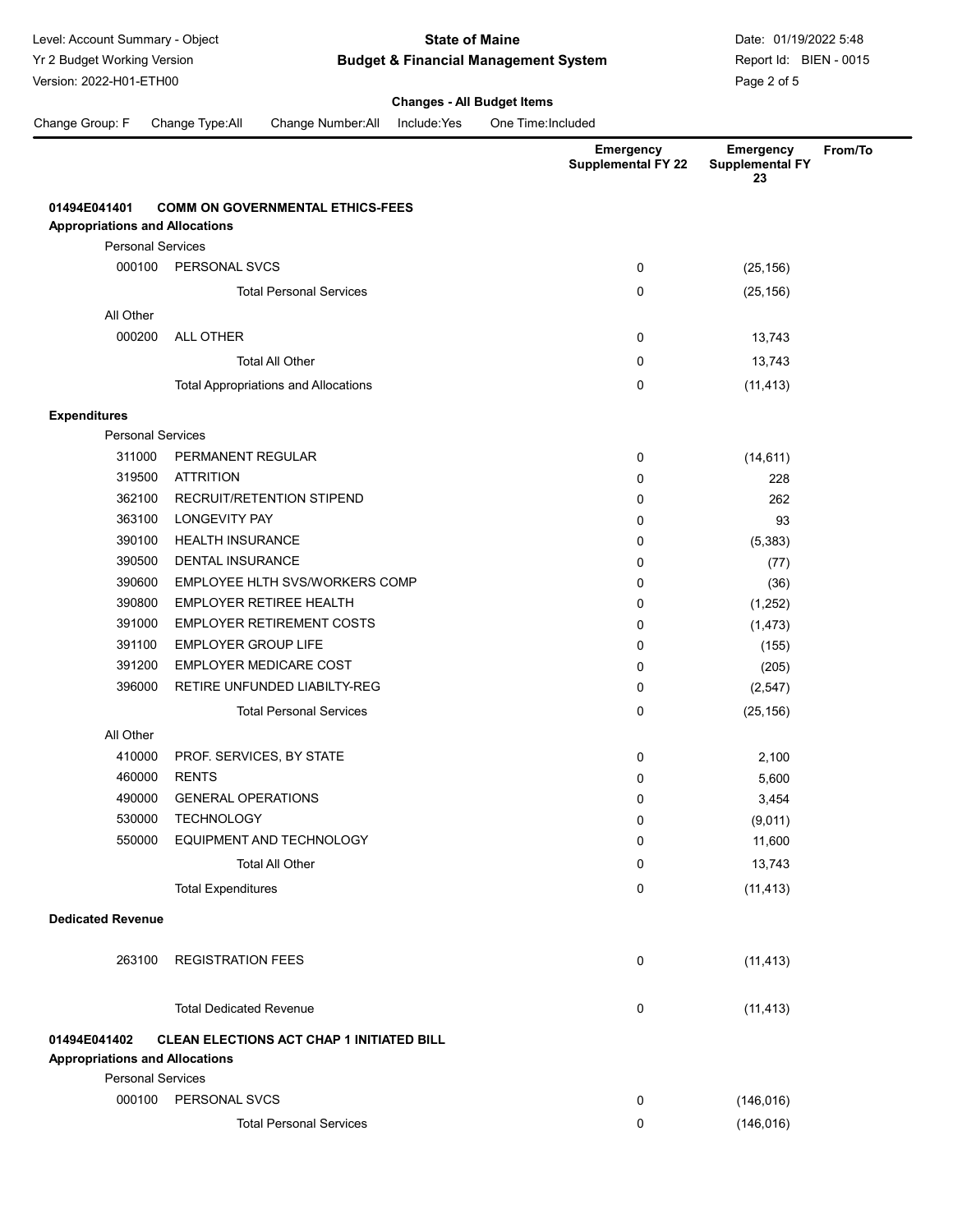Yr 2 Budget Working Version Version: 2022-H01-ETH00

### Budget & Financial Management System State of Maine Level: Account Summary - Object **Contract Contract Contract Contract Contract Contract Contract Contract Contract Contract Contract Contract Contract Contract Contract Contract Contract Contract Contract Contract Contract**

Page 3 of 5 Report Id: BIEN - 0015

From/To

|                                       |                            |                                                  | <b>Changes - All Budget Items</b> |                    |                                        |                                           |
|---------------------------------------|----------------------------|--------------------------------------------------|-----------------------------------|--------------------|----------------------------------------|-------------------------------------------|
| Change Group: F                       | Change Type: All           | Change Number: All                               | Include:Yes                       | One Time: Included |                                        |                                           |
|                                       |                            |                                                  |                                   |                    | Emergency<br><b>Supplemental FY 22</b> | <b>Emergency</b><br>Supplemental FY<br>23 |
| 01494E041402                          |                            | <b>CLEAN ELECTIONS ACT CHAP 1 INITIATED BILL</b> |                                   |                    |                                        |                                           |
| <b>Appropriations and Allocations</b> |                            |                                                  |                                   |                    |                                        |                                           |
| All Other                             |                            |                                                  |                                   |                    |                                        |                                           |
| 000200                                | <b>ALL OTHER</b>           |                                                  |                                   |                    | $\mathbf 0$                            | (121, 564)                                |
|                                       |                            | <b>Total All Other</b>                           |                                   |                    | $\mathbf 0$                            | (121, 564)                                |
|                                       |                            | <b>Total Appropriations and Allocations</b>      |                                   |                    | 0                                      | (267, 580)                                |
|                                       |                            |                                                  |                                   |                    |                                        |                                           |
| <b>Expenditures</b>                   |                            |                                                  |                                   |                    |                                        |                                           |
|                                       | <b>Personal Services</b>   |                                                  |                                   |                    |                                        |                                           |
| 311000                                | PERMANENT REGULAR          |                                                  |                                   |                    | 0                                      | (95, 592)                                 |
| 319500                                | <b>ATTRITION</b>           |                                                  |                                   |                    | 0                                      | 1,543                                     |
| 362100                                |                            | <b>RECRUIT/RETENTION STIPEND</b>                 |                                   |                    | 0                                      | (419)                                     |
| 363100                                | <b>LONGEVITY PAY</b>       |                                                  |                                   |                    | 0                                      | (424)                                     |
| 390100                                | <b>HEALTH INSURANCE</b>    |                                                  |                                   |                    | 0                                      | (15, 422)                                 |
| 390500                                | DENTAL INSURANCE           |                                                  |                                   |                    | 0                                      | (460)                                     |
| 390600                                |                            | EMPLOYEE HLTH SVS/WORKERS COMP                   |                                   |                    | 0                                      | (215)                                     |
| 390800                                |                            | <b>EMPLOYER RETIREE HEALTH</b>                   |                                   |                    | 0                                      | (8, 464)                                  |
| 391000                                |                            | <b>EMPLOYER RETIREMENT COSTS</b>                 |                                   |                    | 0                                      | (6,913)                                   |
| 391100                                | <b>EMPLOYER GROUP LIFE</b> |                                                  |                                   |                    | 0                                      | (1,043)                                   |
| 391200                                |                            | <b>EMPLOYER MEDICARE COST</b>                    |                                   |                    | 0                                      | (1, 375)                                  |
| 396000                                |                            | RETIRE UNFUNDED LIABILTY-REG                     |                                   |                    | $\mathbf 0$                            | (17, 232)                                 |
|                                       |                            | <b>Total Personal Services</b>                   |                                   |                    | 0                                      | (146, 016)                                |
| All Other                             |                            |                                                  |                                   |                    |                                        |                                           |
| 410000                                |                            | PROF. SERVICES, BY STATE                         |                                   |                    | 0                                      | (5,600)                                   |
| 460000                                | <b>RENTS</b>               |                                                  |                                   |                    | 0                                      | (33,600)                                  |
| 490000                                | <b>GENERAL OPERATIONS</b>  |                                                  |                                   |                    | 0                                      | (4,904)                                   |
| 530000                                | <b>TECHNOLOGY</b>          |                                                  |                                   |                    | 0                                      | (38,660)                                  |
| 550000                                |                            | EQUIPMENT AND TECHNOLOGY                         |                                   |                    | 0                                      | (38, 800)                                 |
|                                       |                            | <b>Total All Other</b>                           |                                   |                    | 0                                      | (121, 564)                                |
|                                       | <b>Total Expenditures</b>  |                                                  |                                   |                    | 0                                      | (267, 580)                                |
|                                       |                            |                                                  |                                   |                    |                                        |                                           |

Dedicated Revenue

| 268600 | MISC-INCOME                    | 0        | (267, 580) |
|--------|--------------------------------|----------|------------|
|        | <b>Total Dedicated Revenue</b> | $\Omega$ | (267, 580) |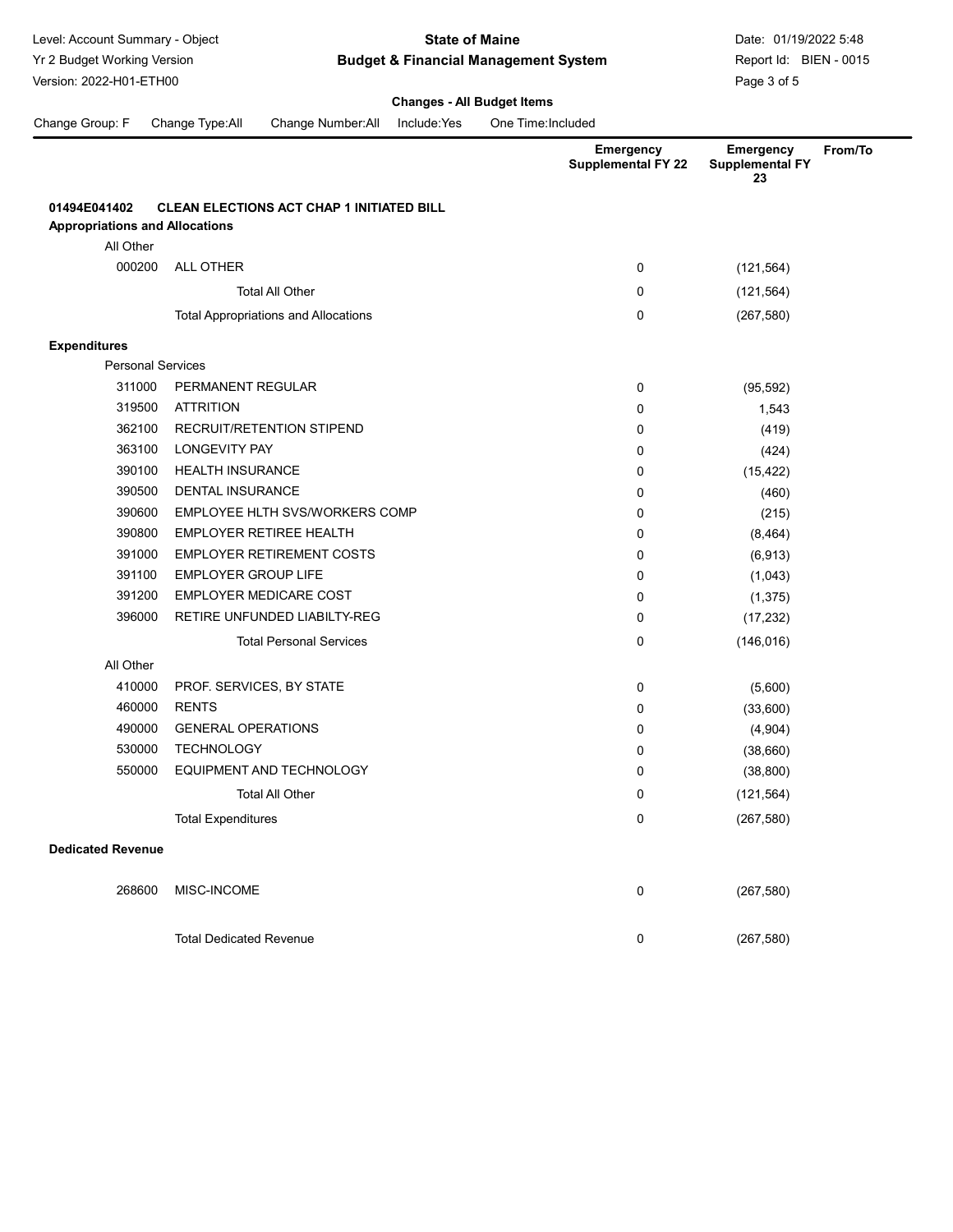| Level: Account Summary - Object<br>Yr 2 Budget Working Version<br>Version: 2022-H01-ETH00 |                            |                                                          | <b>State of Maine</b><br><b>Budget &amp; Financial Management System</b> | Date: 01/19/2022 5:48<br>Report Id: BIEN - 0015<br>Page 4 of 5 |                                                                                                                                                            |                                                  |         |
|-------------------------------------------------------------------------------------------|----------------------------|----------------------------------------------------------|--------------------------------------------------------------------------|----------------------------------------------------------------|------------------------------------------------------------------------------------------------------------------------------------------------------------|--------------------------------------------------|---------|
|                                                                                           |                            |                                                          | <b>Changes - All Budget Items</b>                                        |                                                                |                                                                                                                                                            |                                                  |         |
| Change Group: F                                                                           | Change Type:All            | Change Number: All                                       | Include:Yes                                                              | One Time: Included                                             |                                                                                                                                                            |                                                  |         |
|                                                                                           |                            |                                                          |                                                                          |                                                                | Emergency<br><b>Supplemental FY 22</b>                                                                                                                     | <b>Emergency</b><br><b>Supplemental FY</b><br>23 | From/To |
| ETH00                                                                                     |                            | COMMISSION ON GOVERNMENTAL ETHICS AND ELECTION PRACTICES |                                                                          |                                                                |                                                                                                                                                            |                                                  |         |
| Change Package: F-A-7400                                                                  |                            | Priority:                                                |                                                                          | Include: Yes                                                   |                                                                                                                                                            |                                                  |         |
|                                                                                           |                            |                                                          |                                                                          |                                                                | Description: Provides funding for the approved reorganization of one Secretary Associate Legal position to a Secretary Specialist position in Governmental |                                                  |         |
| duties.                                                                                   |                            | Ethics and Election Practices - Commission program.      |                                                                          |                                                                | Justification: The Bureau of Human Resources has approved the position reorganization, which aligns the position classification more closely to assigned   |                                                  |         |
| 01094E041401<br><b>Appropriations and Allocations</b><br><b>Personal Services</b>         |                            | <b>COMM ON GOVERNMENTAL ETHICS</b>                       |                                                                          |                                                                |                                                                                                                                                            |                                                  |         |
|                                                                                           | 000100 PERSONAL SVCS       |                                                          |                                                                          |                                                                | 6,570                                                                                                                                                      | 6,568                                            |         |
|                                                                                           |                            | <b>Total Personal Services</b>                           |                                                                          |                                                                | 6,570                                                                                                                                                      | 6,568                                            |         |
|                                                                                           |                            | <b>Total Appropriations and Allocations</b>              |                                                                          |                                                                | 6,570                                                                                                                                                      | 6,568                                            |         |
| <b>Expenditures</b>                                                                       |                            |                                                          |                                                                          |                                                                |                                                                                                                                                            |                                                  |         |
| <b>Personal Services</b>                                                                  |                            |                                                          |                                                                          |                                                                |                                                                                                                                                            |                                                  |         |
| 311000                                                                                    | PERMANENT REGULAR          |                                                          |                                                                          |                                                                | 4,992                                                                                                                                                      | 4,992                                            |         |
| 319500                                                                                    | <b>ATTRITION</b>           |                                                          |                                                                          |                                                                | (79)                                                                                                                                                       | (79)                                             |         |
| 390800                                                                                    |                            | <b>EMPLOYER RETIREE HEALTH</b>                           |                                                                          |                                                                | 446                                                                                                                                                        | 438                                              |         |
| 391000                                                                                    |                            | <b>EMPLOYER RETIREMENT COSTS</b>                         |                                                                          |                                                                | 201                                                                                                                                                        | 201                                              |         |
| 391100                                                                                    | <b>EMPLOYER GROUP LIFE</b> |                                                          |                                                                          |                                                                | 53                                                                                                                                                         | 53                                               |         |
| 391200                                                                                    |                            | <b>EMPLOYER MEDICARE COST</b>                            |                                                                          |                                                                | 71                                                                                                                                                         | 71                                               |         |
| 396000                                                                                    |                            | RETIRE UNFUNDED LIABILTY-REG                             |                                                                          |                                                                | 886                                                                                                                                                        | 892                                              |         |
|                                                                                           |                            | <b>Total Personal Services</b>                           |                                                                          |                                                                | 6,570                                                                                                                                                      | 6,568                                            |         |
|                                                                                           | <b>Total Expenditures</b>  |                                                          |                                                                          |                                                                | 6,570                                                                                                                                                      | 6,568                                            |         |
| 01494E041402<br><b>Appropriations and Allocations</b><br><b>Personal Services</b>         |                            | <b>CLEAN ELECTIONS ACT CHAP 1 INITIATED BILL</b>         |                                                                          |                                                                |                                                                                                                                                            |                                                  |         |
|                                                                                           | 000100 PERSONAL SVCS       |                                                          |                                                                          |                                                                | 4,378                                                                                                                                                      | 4,377                                            |         |
|                                                                                           |                            | <b>Total Personal Services</b>                           |                                                                          |                                                                | 4,378                                                                                                                                                      | 4,377                                            |         |
|                                                                                           |                            | <b>Total Appropriations and Allocations</b>              |                                                                          |                                                                | 4,378                                                                                                                                                      | 4,377                                            |         |
| <b>Expenditures</b>                                                                       |                            |                                                          |                                                                          |                                                                |                                                                                                                                                            |                                                  |         |
| <b>Personal Services</b>                                                                  |                            |                                                          |                                                                          |                                                                |                                                                                                                                                            |                                                  |         |
| 311000                                                                                    | PERMANENT REGULAR          |                                                          |                                                                          |                                                                | 3,328                                                                                                                                                      | 3,328                                            |         |
| 319500                                                                                    | <b>ATTRITION</b>           |                                                          |                                                                          |                                                                | (54)                                                                                                                                                       | (54)                                             |         |
| 390800                                                                                    |                            | <b>EMPLOYER RETIREE HEALTH</b>                           |                                                                          |                                                                | 298                                                                                                                                                        | 292                                              |         |
| 391000                                                                                    |                            | <b>EMPLOYER RETIREMENT COSTS</b>                         |                                                                          |                                                                | 133                                                                                                                                                        | 133                                              |         |
| 391100<br>391200                                                                          | <b>EMPLOYER GROUP LIFE</b> | <b>EMPLOYER MEDICARE COST</b>                            |                                                                          |                                                                | 35                                                                                                                                                         | 35                                               |         |
| 396000                                                                                    |                            | RETIRE UNFUNDED LIABILTY-REG                             |                                                                          |                                                                | 48<br>590                                                                                                                                                  | 48                                               |         |
|                                                                                           |                            |                                                          |                                                                          |                                                                |                                                                                                                                                            | 595                                              |         |
|                                                                                           |                            | <b>Total Personal Services</b>                           |                                                                          |                                                                | 4,378                                                                                                                                                      | 4,377                                            |         |
|                                                                                           | <b>Total Expenditures</b>  |                                                          |                                                                          |                                                                | 4,378                                                                                                                                                      | 4,377                                            |         |